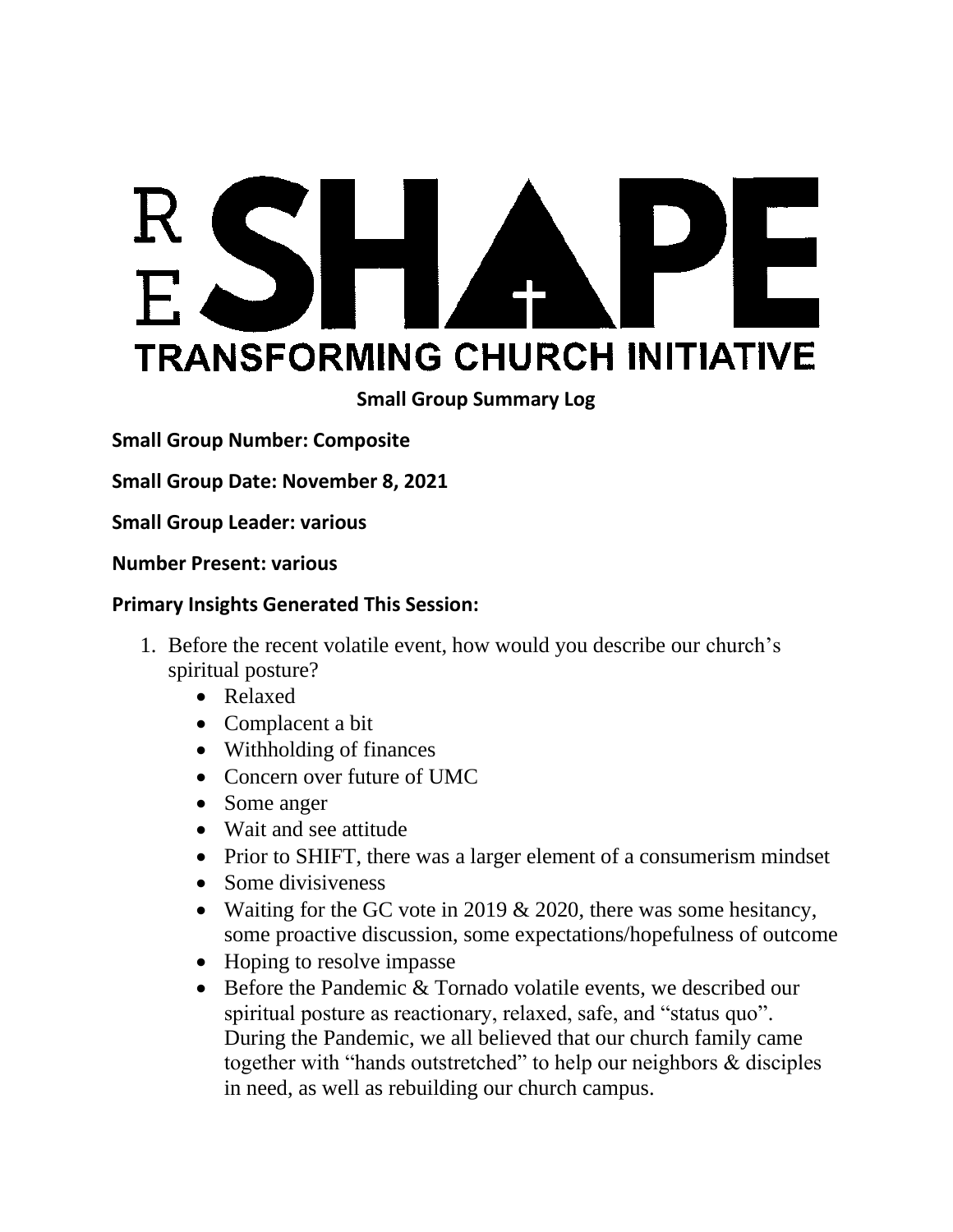- The church was basically comfortable in its practice but was apprehensive in the face of the LBGTQ issues.
- The church was taking care of its members and outreach in the community.
- Loving body and no fighting in the congregation.
- Embraced visitors and welcomed them. Hospitality and welcoming spirit of the members.
- Met visitors' needs.
- complacent, comfortable, static
- groups were continuing but we felt like the spiritual posture was content and complacent. The services were stagnant, and the Wednesday nights continued to be the same. There was much drama with the vote of General Conference with divided sides.
- Slump.
- Folks entrenched, "my way or high way". Comfortable, even keel." Down" other than worship. Low membership roles.
- Complacent, we didn't see signs that we should have noticed along the way.
- On an even keel ... just plugging along.
- We made easy choices, not necessarily the right choices.
- Lukewarm ... sitting on a chair in the corner watching ... interested but not participating.
- Floating along on the lazy river, not noticing the approaching rapids.
- On a slow, steady jog ... moving forward but not very fast.
- Comfortable ... not grasping for greater.
- St. Mark has always had a posture of outreach to the community
- We were very alert and worried about an active shooter.
- We were anxious about the future of the Methodist Church.
- Caring, compassionate, and Christ centered and welcoming
- carefree
- some apathy
- some hope about the results of charge conference
- overconfident and comfortable
- Comfortable
- Active, but somewhat "reactive" (i.e.; we responded well to needs as they cropped up, but were unclear about any primary, shared vision or mission.)
- Comfortable/complacent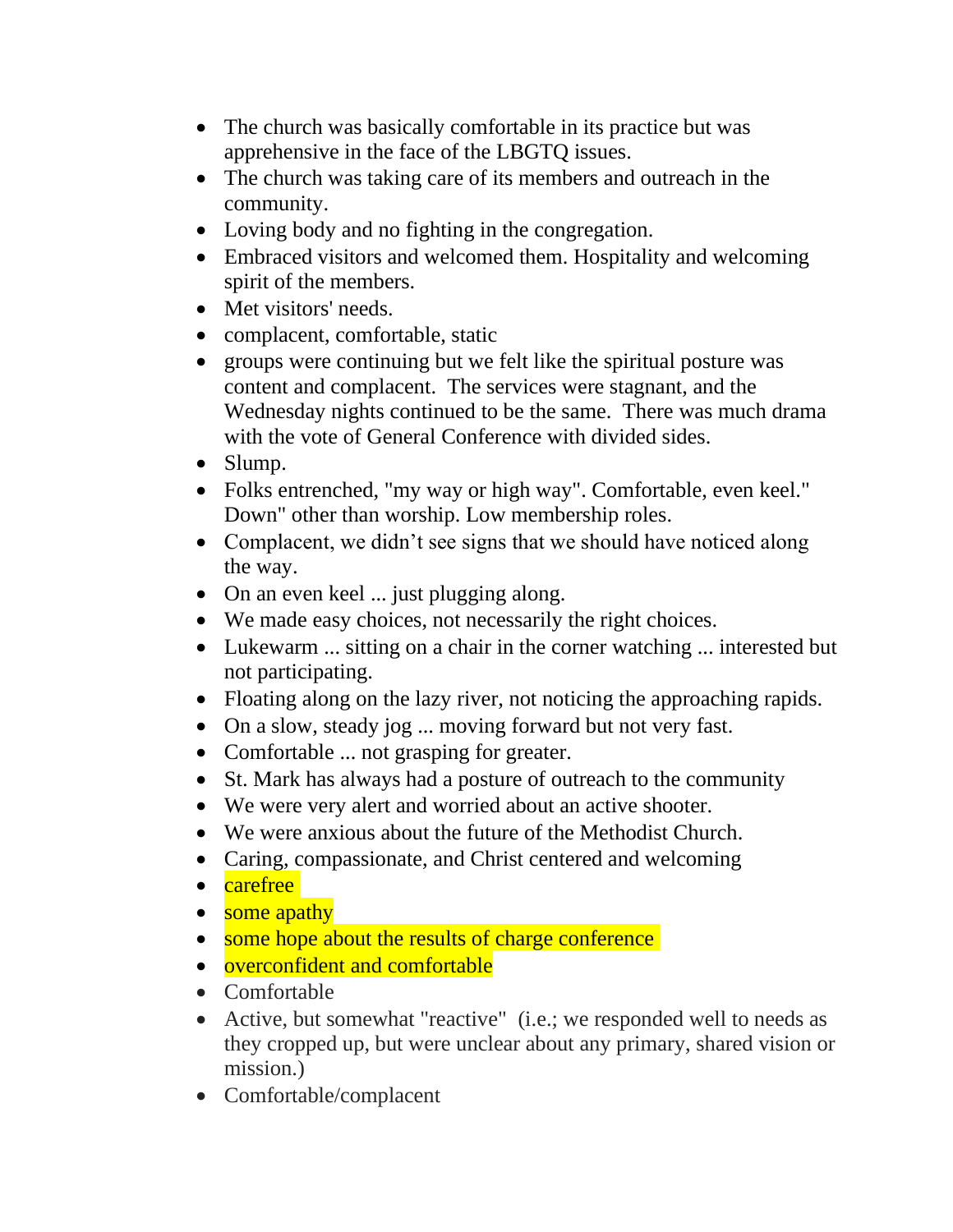- 2. After moving to this point in the ReShape process, what is our church's current spiritual posture?
	- Hopefulness for our future ministry
	- More generous
	- Still in waiting posture
	- Expectant
	- More proactive than perhaps before pandemic
	- Looking for opportunity for mission and ministry
	- More mission minded despite challenges and divisions
	- Somewhat more adaptable
	- Meeting the challenge to find ways to do the ministries that are important
	- Less desire to "just go back to the way things were"
	- People are more respectful that we are in this together more accommodating
	- During pandemic, there was a period when consumerism was heightened – we want things the way we want them, and we will only participate if it's done how I like it
	- Our current church posture appears to be "wait and see". We are hopeful, but somewhat uncertain about the success of the ReShape initiatives, and we are also concerned about our St. Mark future, given outcomes from Methodist general conference in September 2022.
	- Hopeful, expectant.
	- Didn't sit idly by not passive but active in reaching out.
	- unsettled, uncertain, pondering, thinking, planning, "trying on new shoes"
	- we feel like the "spiritual climate" needs to go deeper. Our worship services are not as spiritual and seem rushed with no traditional things (liturgy, Lord's Prayer, blessing of offerings, etc.) that made a difference. We feel strongly that we need more "in-reach" and then concentrate on "outreach" because there is a lack of congregational care and connection with each other.
	- Ready to change. Upright future. Lots of us involved. Sharing. We need younger disciples and families to push us forward
	- Open Doors( coming in and going out), Open arms, open hearts ,open minds : still rings true for our group.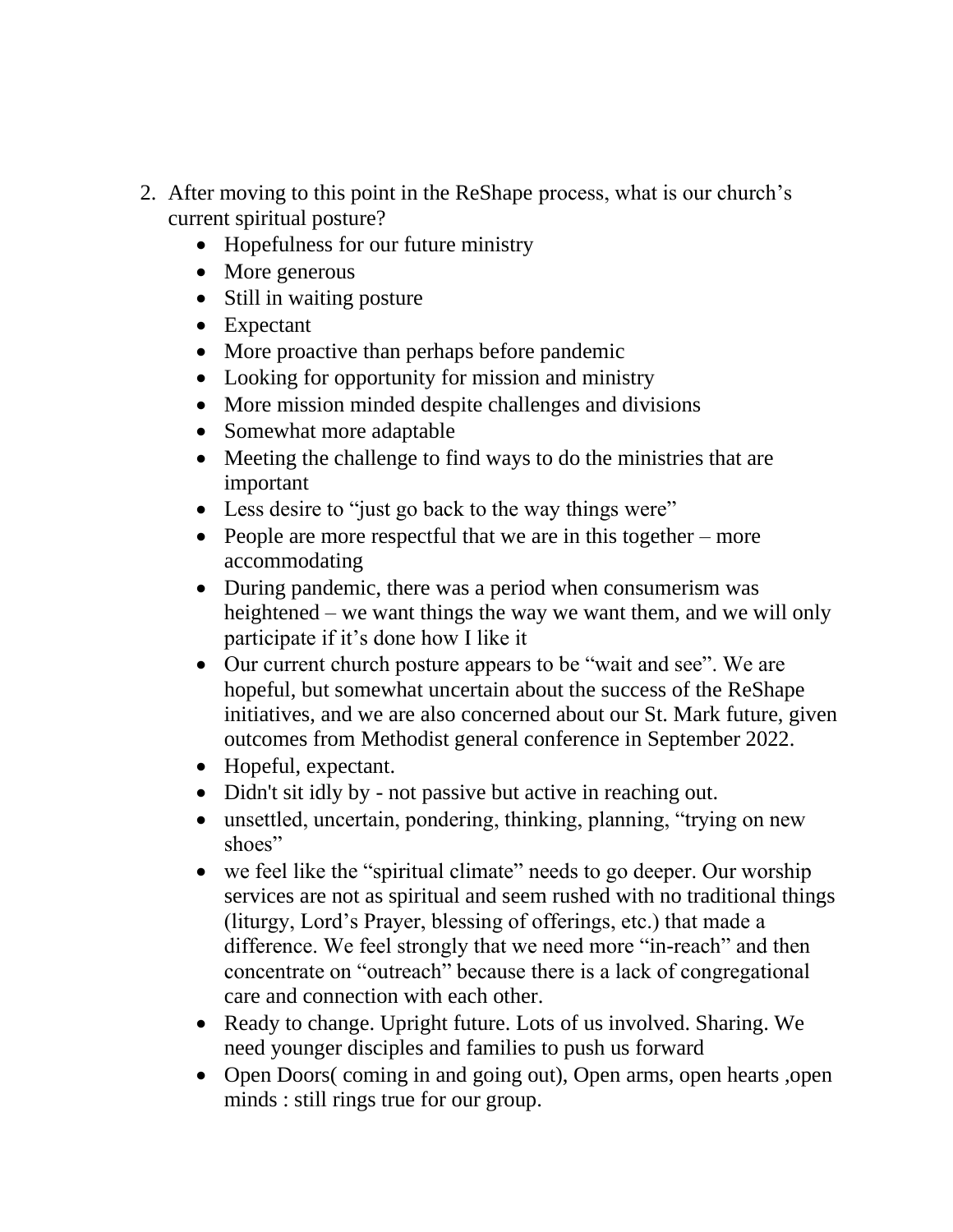- Need to be sensitive and inclusive for the people who did not participate in a ReShape group. They may not understand some of the changes being recommended - or the why. We must also be sensitive to the people who did not get the changes they asked for or wanted.
- We're suited up and hesitantly moving toward the starting block, but uncertain of the course.
- Some of us are suited up and ready but some are still in the stands.
- We are now much more aware of what is going on in the church and empowered to speak.
- There is a lot of seeking but not a lot of answers. On shifting ground.
- The church "powers that be" seem even cooler than pre-pandemic. Maybe they were not expecting all of the responses that came out of the small groups. But the people of the church (especially in the small groups) seem to be in an expectant and hopeful posture.
- Outward focus
- Courage to set challenging budget target
- Sharing \$ and knowledge e.g. caring ministry sharing flowers, communion
- Teaching nourishment to the soul
- Apprehension pending General Conference
- We should be proud of our church
- Alert and looking where we are going from here.
- I am worried about the youth and am looking for a miracle from Maria.
- We are more aware of the result of the tornado.
- We can't wait to see what God has in store for us. We are open to what God will do with us.
- More people are ready to get to work, rolling up their sleeves.
- The church not being able to be used has affected how people feel about being there.
- Afraid that we are going to tilt the scales and not continue doing the things that are important to many.
- more flexible
- less confident or comfortable
- more humbled
- enduring
- resilient
- Questioning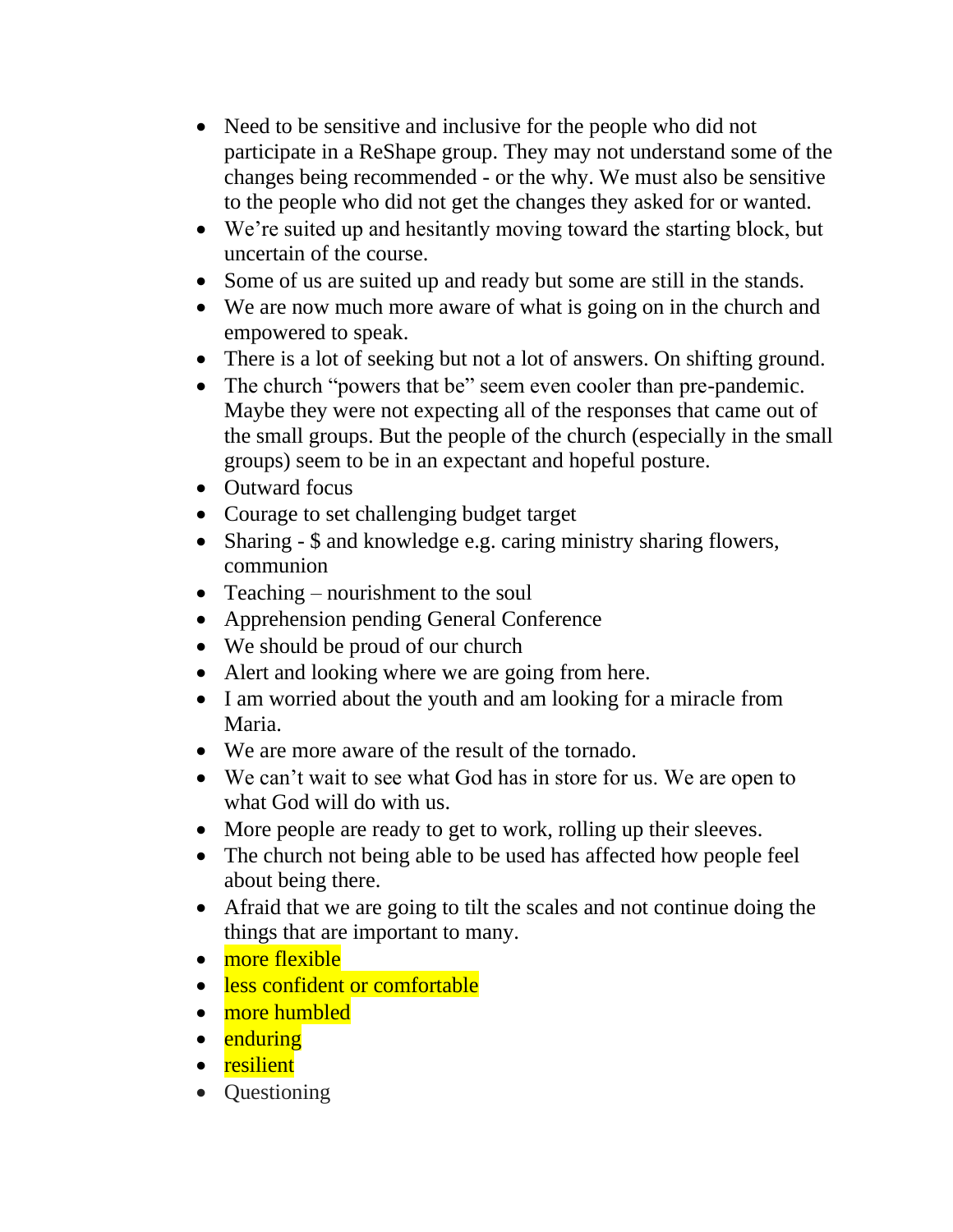- wondering...looking around for guidance...uneasy over unresolved UMC future
- Awakened/hopeful
- 3. What do you make of your answers to these two questions? Do you think our church is ready to move forward in a "reshaped" mission and ministry?
	- We think we have an opportunity to move forward in a very meaningful way. We don't need to go thru this and then nothing happen. This is an opportunity for all voices to be part of our ministry plan moving forward.
	- According to what it is.
	- People are anxious to identify the re-shape initiatives and to move forward with the implementations.
	- Right now, there is a strong need to do *something* to ignite, connect and energize the congregation and reach spiritually with our Lord. We are on hold and are just waiting to see what happens. The same goes for the "elephant in the room" General Conference information.
	- We have more enthusiasm and energy and will be willing to try.
	- There seems to be more people attending these small groups than are attending Sunday morning. There is a latent energy waiting to be released.
	- People want to move forward, but the leadership doesn't appear ready/desirous of the changes people want.
	- We are ready for changes but there may be some fallout.
	- Some people say "don't fix it if it isn't broken" not knowing it is broken.
	- We will all move forward together.
	- We have the energy and excitement to move forward once we know the course. We know it will be a long-distance race.
	- We do but it must be defined as to our next step
	- Don't know what the rest of the groups are coming up with so we don't know if the church is ready for moving forward.
	- There seem to be conflicting ideas coming from the groups. So, it will take some discernment to decide where we proceed.
	- Communication will be key to the success of the project.
	- We would hope that in light of a global pandemic forcing many of us to stay home would be the start to significant changes within the church.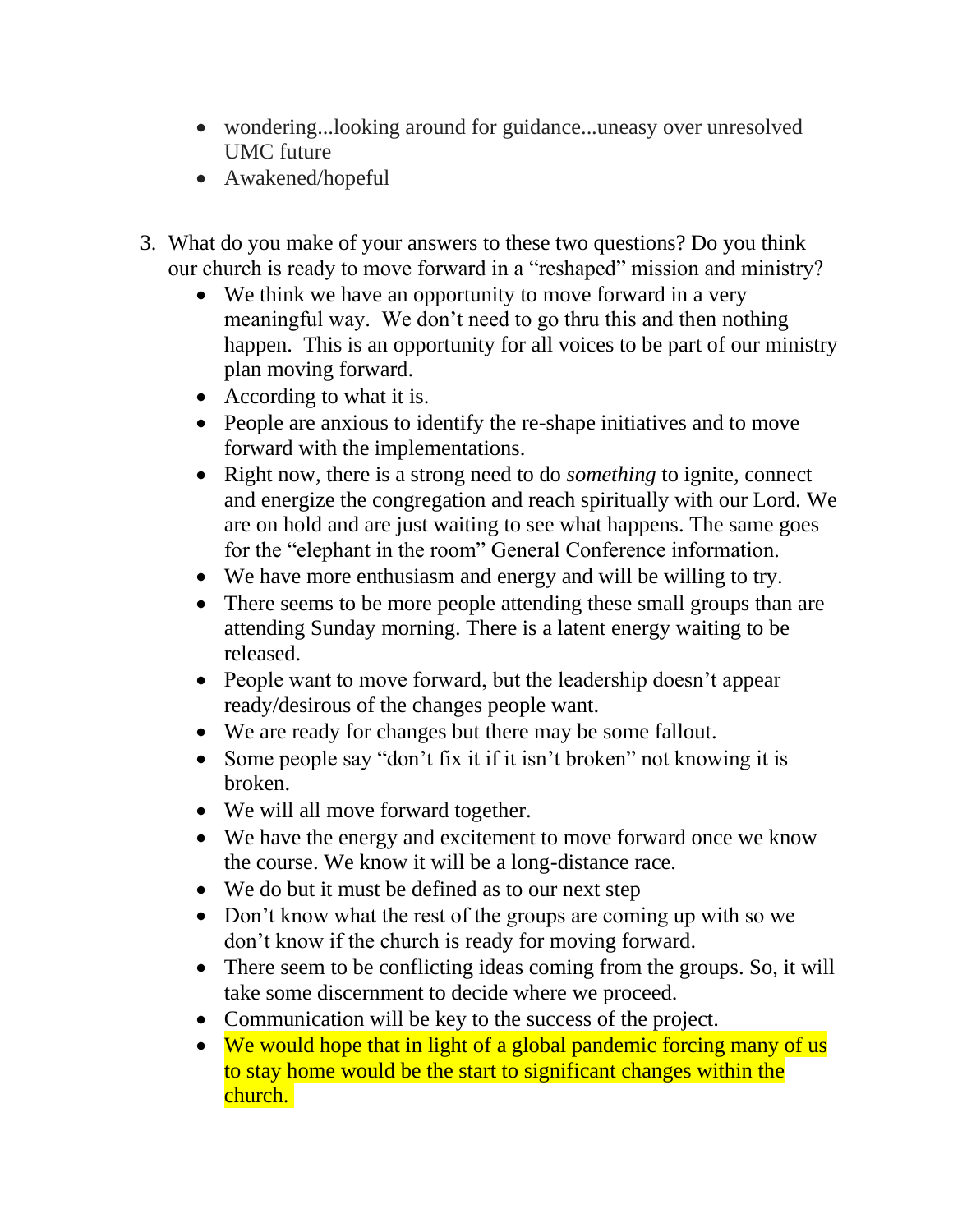- Now we know that church is more than a building.
- We have done things like this in the past and there was no real change.
- We have hopeful hesitancy about Saint Mark's readiness.
- There has been an ongoing concern about how to bring young people into the church, making changes could help bring them in.
- The choice that Saint Mark faces is the same choice that churches in general are facing, change or cease to exist.
- We say that we want young people, but when young people express their opinions we ignore it because their answers are not always convenient.
- The structure of power makes it hard for young people and parents to participate, therefore they are left out of decisions. For example, when worship committees set worship times.
- It is time to be the church that we say we are.
- Ready to receive input from committees and make needed changes
- We are waiting to digest priorities that emerge from ReShape. Wondering what it will be like to adjust to church life led by just one elder. Hesitant about the impact of looming General Conference decisions, which will likely become a far more volatile event than a pandemic that unified us in response!
- We are ready to respond to God's leading in a changed world.

# **Aligning our Structure**

# **Organizational Structure:**

- We do not believe we need to change our organizational structure to move forward at this point.
- We believe that SPRC has tried to be faithful in staff the church for current ministry needs, and for our hopes of growth in certain areas of ministry.
- From our previous small group sessions, we discussed the fact that the 41 member COS is a communication committee, but not a focused, effective decision-making group. We also referred to our 2021 Ministry Guidebook listing all our current ministries and committees. We all agreed that several of our ministries are fragmented and should be consolidated and streamlined.
- We are recommending a new, streamlined organizational structure for you to consider, with the Sr. Pastor as the CEO. The staff reports to the Sr. Pastor as the current structure. However, the ministries and committees could be streamlined into three organizational units, as shown below: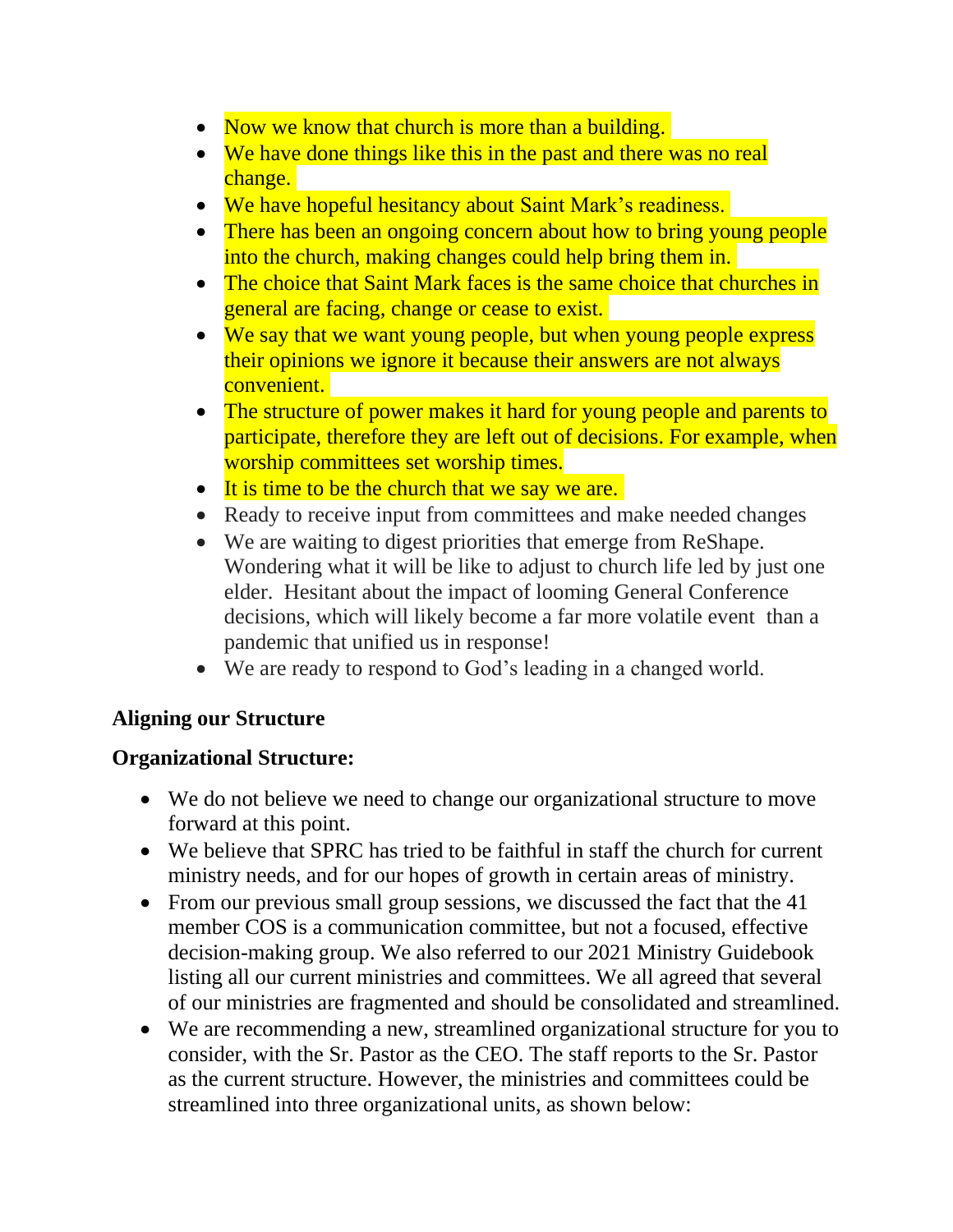- Sr. Pastor (CEO)
- \* Administrative: Trustees, Finance, Operations Mgr, Facility Mgr, Custodian, CDC
- \* Ministries: Inside ministries and outside (outreach) ministries
	- \* H/R: SPRC, media, COS leader, communications, Stewardship
- each of the small teams has a staff member associated with it. Seems a bit complicated to those church members who are not part of a team. Would a member know who to go to with a question? There is a formal diagram of our structure.
	- o Knowing, Showing, Growing
	- o Need a Men's Group
- We reviewed St. Mark Ministry Guide and feel we have considerable overlap between committees and that they may actually incumber each other. The number of committees are excessive as is the number of members per committee. Having so many different committees may lead to unnecessary meetings. Efforts should be made to determine committees that support our mission and eliminate those that are not aligned with our goals.
- We do feel the global methodist church could also use some de-clutter.
- Streamline committees and get back to main focus.
- It seems that COS hears small group decisions but don't make decisions themselves.
- Open ministry team meetings to congregation so that those interested in what is going on can be heard or consulted.
- Make simple. Streamline
- We have 7 full-time and 7 part-time staff and NUMEROUS committees
- COS, UMW, Knowing/Growing/Showing/Admin
- If it ain't broke, don't fix it
- Hard to say with ReShape pending
- Lots of good things going on, we're open to new people
- Puzzled by Affirmation of Life why did we need it have Discipline, social principles, etc etc
- Puzzled by ReShape why do it? What's going to come out of it? but like the small groups, we need to keep meeting as small groups
- Ours is large and involved and complicated. (See the Ministry Guide Book)
- Feels like a collective. A few decide for the many.
- **The mindfulness of who represents on committees. The mindfulness of how groups work, how often they meet (whether in person or on zoom), when they meet, etc.**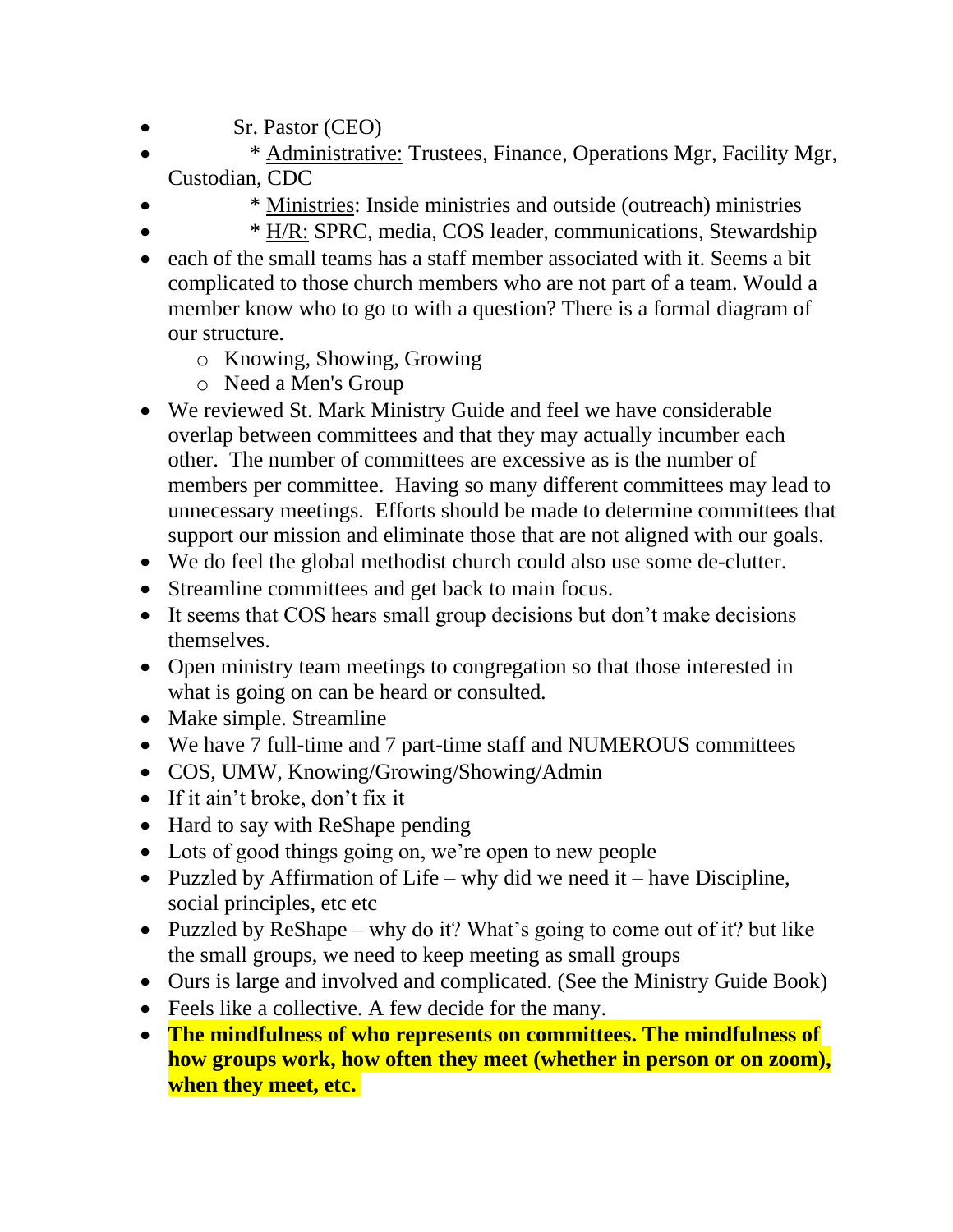- Revisit the number of committees at St. Mark and combine any that may overlap.
- Are "growing", "knowing," and "showing" still viable? Or do we need to organize around more dynamic ministry priorities?
- Knowing, Growing, Showing

#### **Leadership Roles:**

- Our church needs to realize that we cannot be staff driven and that we will need all lay persons/disciples to use their gifts, skills, talents, and time to support ministry needs.
- We do have great lay leadership at Saint Mark.
- Leaders need to be vision casters instead of doing all the work.
- Each of the three units (Admin, Ministries, H/R) would have 2 leaders only; i.e. 6 leaders plus the Sr. Pastor and any staff that the Sr. Pastor would prefer to include. This group of 7-9 people would meet at least monthly or more frequently, to discuss issues: what is going right, what needs help, support or change, and make necessary decisions. It is clear to our small group, that the COS in its current form cannot lead the yet to be defined ReShape initiatives/programs effectively. A small group of leaders as proposed on the previous page working and getting leadership direction from the Sr. Pastor would clearly be more effective to lead future ReShape initiatives.
- Secondly, each ministry and committee should update or develop their charter, define their area of responsibility, and most importantly, establish their objectives for 2022. We do not need to wait until the ReShape initiatives are defined and presented in the Spring. Setting each ministry charter and objectives for next year now will certainly provide clearer direction as we begin 2022.
- The various ministries seem to do their own thing. The overall vision of the church is furthered by each group. The nominating committee trying to find people to chair committees might find a co-chair to work along with the chair to have a succession plan. Similar to a leadership training so it's easier to find people to fill the positions. Co-chairing is a good idea.
- We do not want our pastors to be only reactive to events in the church. We want proactive, strong, visible leadership from our pastors. We recognize that we all are leaders within our church and must work closely together to prioritize the needs of the church and not just focusing on our own agenda.
- The Book of Discipline states our roles.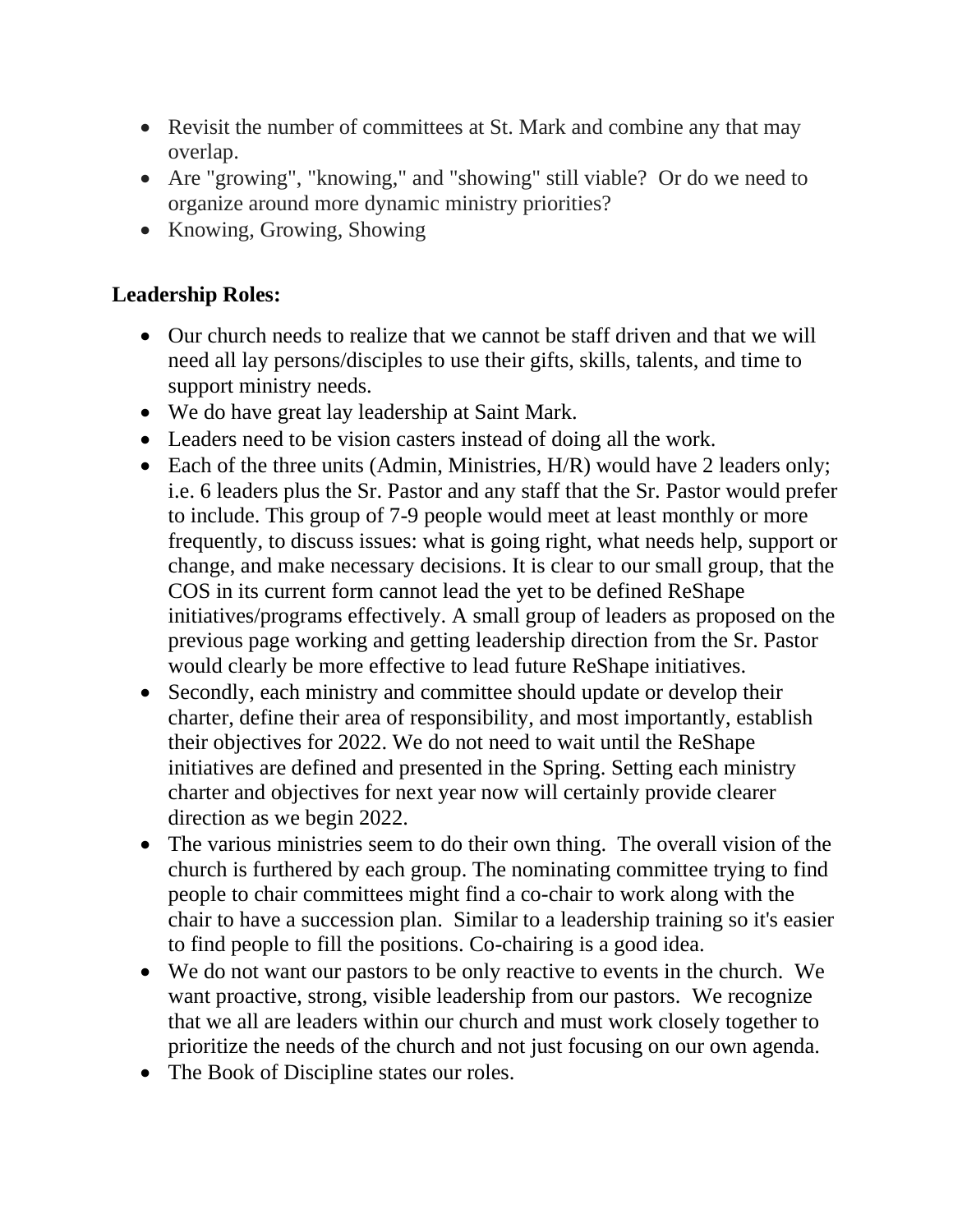- There needs to be a balance between the power of some people and our pastors.
- Leaders need to be energized and excited to get new things done.
- We all together. Learning together
- Shawna was everywhere during the pandemic. The leadership from the church was awesome.
- Some roles need to be redefined. So many roles have changed in the last 18 months.
- Volunteer leadership needs to play a stronger role.
- Continue to highlight and report on what groups are doing in the church. People who are not too involved need to hear what is going on.
- **There is this underlying assumption that the paid programmatic staff will figure things out. The nursery should not be a paid worker but rather volunteers, how can we say that we love kids if we don't volunteer with the kids. How can we support young families without prioritizing the nursery?**
- Leaders should work together to fulfill the missions of the church.
- Can we devise a plan for a subset of COS to do missional planning and implementation, leaving "policy" to the entire body?
- Leadership teams should encourage those whose hearts have been touched to witness to that, and to share their insights. New people should be given leadership positions.

#### **Property and Facilities:**

- We feel that the liability insurance requirements for outside groups who use our facilities will inhibit our ability to serve our community well. Could the church partner with outside groups to help pay the cost insurance.
- We have to be a welcoming and hospitable church. We do not want to operate from a "posture of fear."
- We recognize that we were able to be "church" without being in "our space" for about 6 months, but the tornado makes us realize how important "our space" is.
- It is difficult to define any property or facility modifications, until ReShape initiatives/programs are better defined. For example, we may need to revamp some space for Stephens Ministry or Memory care if these ministries are restarted.
- In addition, we did propose to restudy the Parsonage sale decision when our Sr. Pastor should be reassigned. Also, we need to evaluate the relative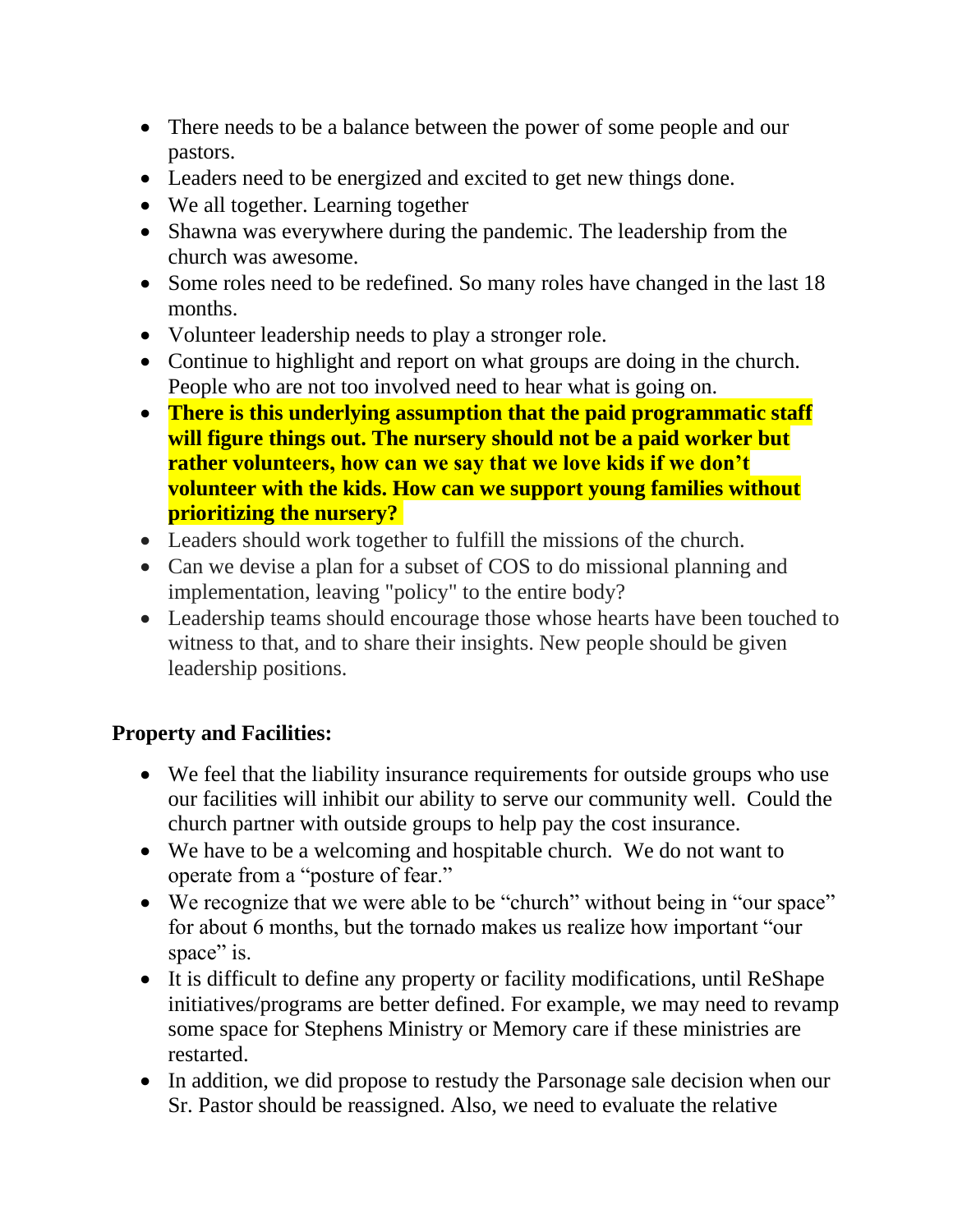benefit of our CDC daycare function for St. Mark and our community, given the cost to maintain & upgrade the facility and curriculum.

- The additional space in the CDC could be rented out
- AA could find a home here
- A Youth program could use our facilities.
- After school tutoring
- Exercise classes
- Shower ministry
- Hosting Family Promise
- Ministry for the Homeless along with other churches in the community Need an organization to support these ideas as well as maintenance and finances
- Grief share and divorce care
- "I doubt the gym was built to only be the contemporary worship area". Our gym should also be used for promoting the health of our congregation: physical activities, sporting events in our communities, Saturday and Sunday free gym time, leagues (basketball, pickleball, volleyball, corn hole, etc). The gym space is limited by the worship stage that is very cumbersome to move and by the need to set up chairs for worship. Possible gym usage could be: after school tutoring sessions, teaching high school kids how to manage a checkbook and count change, lifestyle teaching sessions (cooking, sewing, crafting, job search with resume and filling out applications, etc).
- The CDC was discussed if this is a ministry in line with our mission or is this a place of employment? Since the CDC is a community wide testament of what is happening at St. Mark we feel the program, staff and their reputation should be of the very best quality we can have at St. Mark. It was thought the CDC would bring young, unchurched families to our church but that has not seemed to be the case. We question if we have daily staff involvement or church volunteers "popping in" to observe the activities. A question was raised if CDC children were invited to all activities of the children's program? Could we send reminders home with the children on a regular basis?
- Some specific opportunities given for the facility use were: "Feed My Sheep" (meal provided for community), "Clothe My Sheep" (free clothing offered).
- It would be great to get the SMURF team back to help others in need. We have elderly and others within our congregation that could use SMURF help.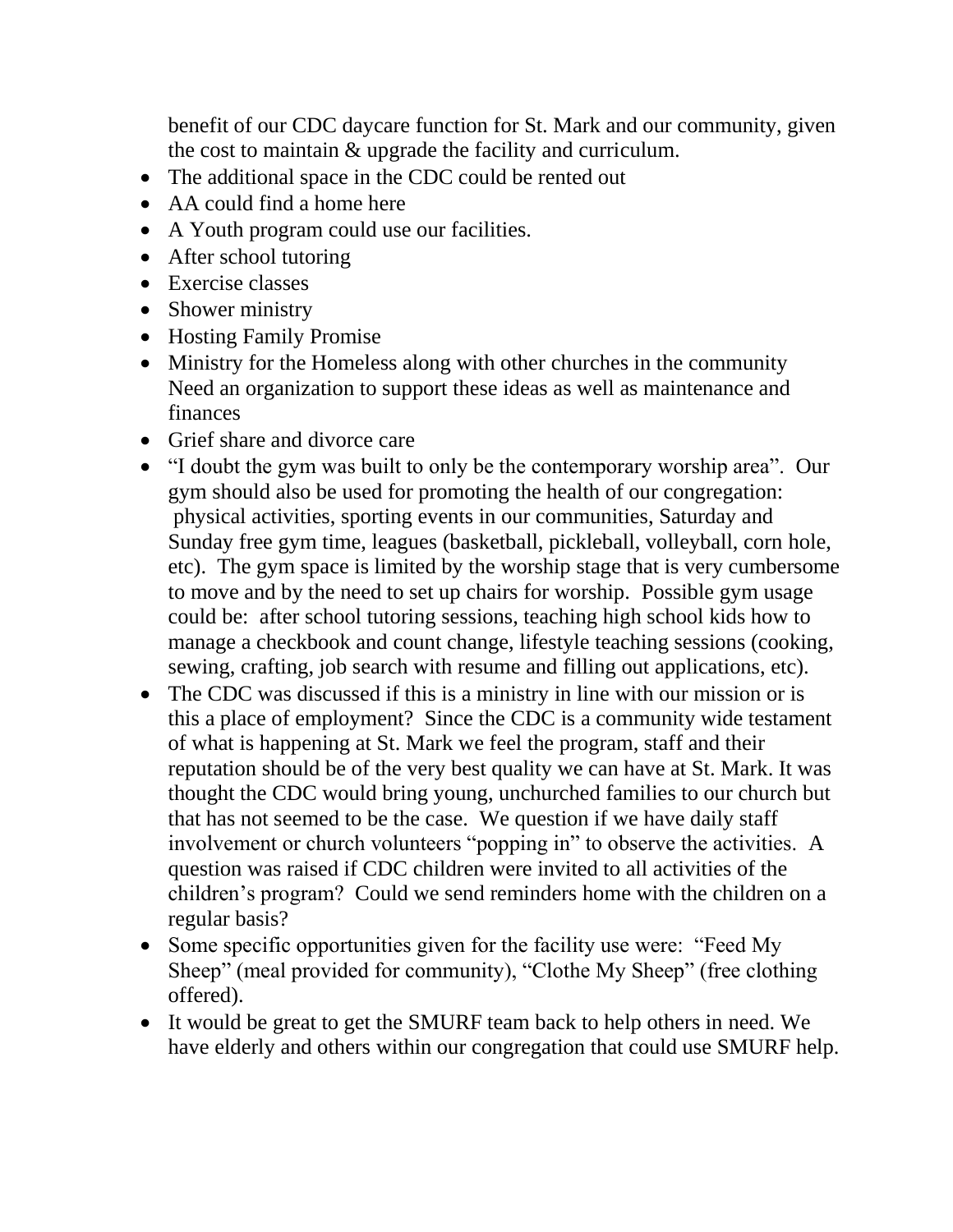- We are also aware that there are many agencies in the community that we support. We could share information so our congregation could reach out to them to volunteer.
- Volume of people, up-down- the same- overtime. A "full house" for worship activities caused parking problems in neighborhood( partly solved). Campus building usage- multiple worship services. Use, other than Sunday ( possibly Girl Scouts troops). CDC families more involved in St Mark worship and programs.
- Liability insurance requirements for outside groups who use our facilities could affect ability to let outside groups use facilities. This is a Conference Requirement but it discourages outside use
- There was a fear that we may not have enough folks to use the tremendous facilities we have
- Youth center sits unused 90% of the time, start a Coffee House with opportunity for local musicians to perform
- Why not have more basketball in the gym like Cops on the Court?
- Need to revive youth ministry
- Celebrate service offers potential to attract new folks but the opposite is happening averaging about 30-45/Sunday
- Now have an online congregation we need to support and nurture
	- o Many are watching recorded versions on their own schedule
	- o Online worship should only be used by people that absolutely cannot get to church they're older they're out of town whatever. I believe that part of being a Christian is God wants us in his house singing praises and worshiping him not just watching some thing at our convenience.
- We were informed about the grounds care being bid out and the CDC needs (windows).
- We have a lot of space. Is it used appropriately during the week? Could it be used more for community outreach?
- Are we managing and utilizing our technology properly?
- Wish our church building could be more open and inviting.
- **There are some things that are out of control due to COVID related conference restrictions but people should use our building. Upkeep of a building that size is not cheap so it might as well be used, like opening up the showers to people who need showers because they are not being used much now. What is more important to us - the number of people who we are outreaching to or the number of people in the pews?**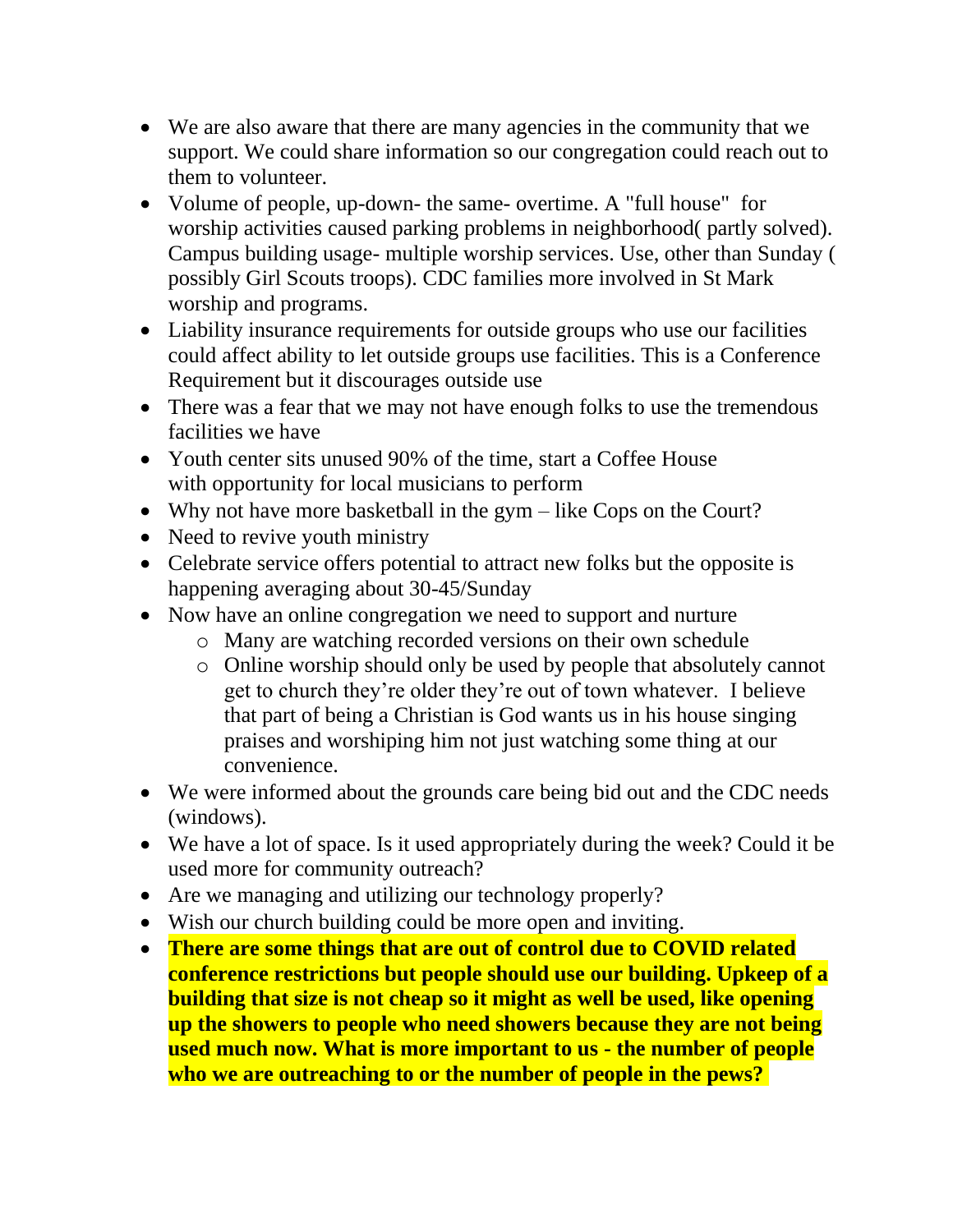- Revisit the reason the gym was added as an addition to the church. Is it being used for that purpose today?
- Our building is under-utilized by the community. But it is hard to plan until we are confident the pandemic is over.
- Property and facilities should be used to benefit not only the congregation, but the community at large, as well.

### **Ministry Support Plan (finances):**

- We need to spend more money on real ministry and not just facility and administrative support.
- Spending money on technology has been important for outreach and worship ministry.
- Would like to see us create a "new ministry fund" in the budget to support new opportunities/ministries (like we did with livestream, tornado recovery).
- More money needs to be allocated in the budget to support service/missions.
- Why does our church not trust leadership and management of budget so that they will pledge to support ministry instead of giving to individual causes?
- We are hopeful that the Stewardship campaign will reach their goal and generate additional revenue for outreach ministries and other priority programs. Obviously, when the leadership team defines the ReShape "stop, start, continue" initiatives & programs, we will have the opportunity to also "reshape" our financial plan.
- The budget for more outreach opportunities needs to be in place to support the ministries. The support for our ministries is the budget. Might need to have a Ministry Support budget separate from the Church budget.
- Our budget should support our mission focus, "making disciples for Jesus Christ". During this time of pledging we must focus on new missions and those that may need financial support. With the mortgage paid off we need strong consideration on how this money can promote our missions.
- We are not asking for lots of money for things we would like to reshape.
- We should be seeing more funds toward connecting and caring for our congregation as well as mission in ministry.
- Increasing mission budget supported unanimously.
- Pleased that much more put in the budget this year for ministry, concerted effort over last two years to cut the staff
- Luckily, we are strong in that regard.
- **The assumption that church staff will do everything leads people to think that they can treat the church staff poorly and even like a**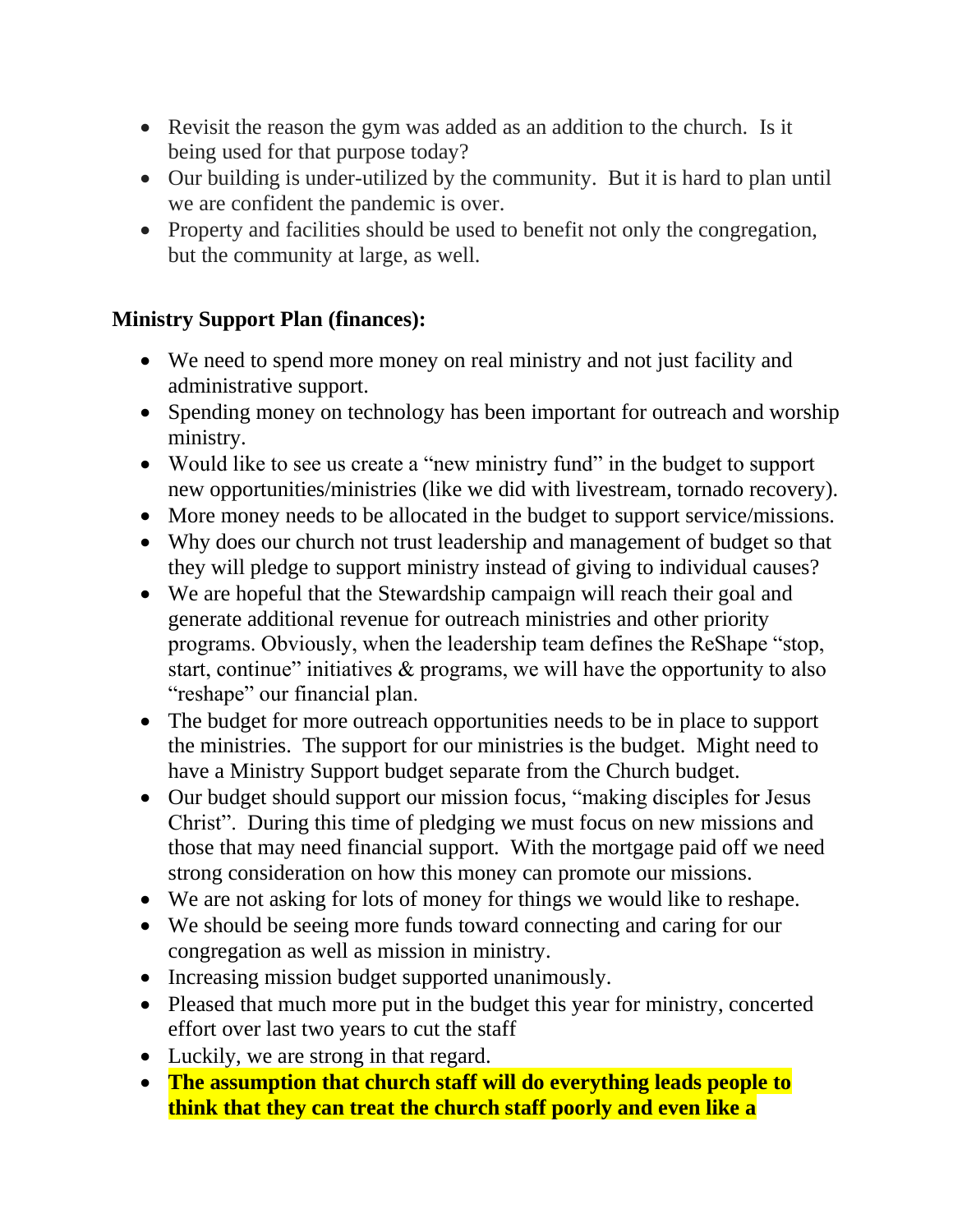**scapegoat. Going along with that, we assume that the staff can do everything while also downsizing the staff both in terms of people and hours. So is that setting the church up to flourish?**

- With the mortgage paid in full, emphasis should be placed on supporting and promoting our missions and possibly expanding our missions.
- Remove "missional items" from the category of "if we end up with enough money." Make them prominent and compelling opportunities for enabling our ministry priorities. Don"t apologize for occasional "special appeals" for funding. Lots of folks will respond to needs that deserve their support. Very few get excited about fully underwriting a "budget."
- The church budget should place missions and ministry first, not last, in priority.

#### **Additional Observations by Small Group Leader:**

- Great group dynamic. Initial responses to the assignment were confusion and misunderstanding, but as we worked through the questions more clarity was achieved.
- An update was given about the charge conference and I did share some of the words from the District Superintendent about general conference. Timing of the conference is not firmly set for next year as hoped since Covid restrictions for travel may impact those coming from foreign countries. Virtual conference is not an option due to time zones and language interpretation needed. Our DS stressed that the church would not be forced to make a decision immediately after the vote and that the church would be allowed time to discern the vote and its implications before making any decisions.
- A comment made after this information was reported completely hit home to me. A member of our group said that Jesus did not let the looming knowledge of His crucifixion deter Him from witnessing, healing and making disciples. We in turn should not let the knowledge of an upcoming vote determine our goals for the work here at St. Mark
- Our group very much wants the response from our pastors regarding General Conference. They understand it is all up for possible change but feel that communication from Todd and Shawna not only gives transparency but provides comfort during this transition time.
- The group acknowledges the monumental work ReShape is presenting to the Coordination team but are very eager to get some feedback very soon. A lag in getting even something back can keep us going forward. So what if the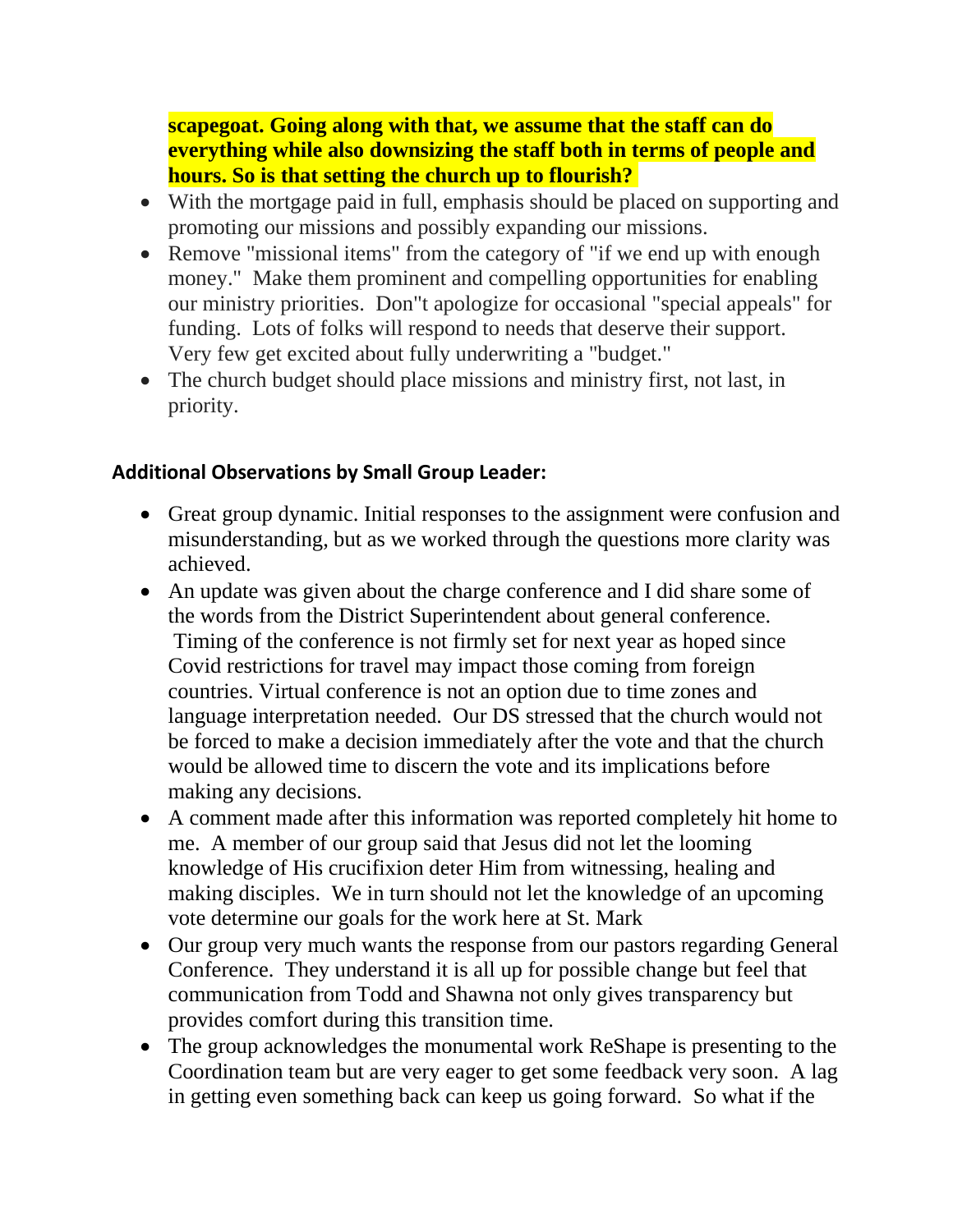holidays may make it difficult-we are used to holidays and they are going to happen but let's not lose this momentum. I am encouraged each week by the participation of this group and can't wait for us to get our hands dirty.

- Since it seems 150 people are wanting to be a part of this, why couldn't we take these people and use as a starting point to have small group home dinners, for example, to try and connect with each other.
- Hearing each other has heightened our awareness that we are not alone feeling things that needed to be spoken.
- We hope that feedback is not delayed, and ideas go to people who will get excited and energized to move forward.
- Please keep the congregation informed to the progress of General Conference. There is much uncertainty for the future.
- Some overall words that were expressed: uncertainty, complacent, stagnant, divided, on hold, fear, reconnect, take care of our own.
- This is a wonderful group of church members who are disciples excited to move forward with great opportunities for Saint Mark. It is a pleasure to be a part of this group.
- Another insightful session with some wonderful church members. Strong passion to get moving along. They have worked hard and contributed much. It was a joy to be with them. They are very eagerly awaiting and expecting to receive the plan our leadership team will soon present to the congregation.
- Our group is always prepared and complimentary of St. Mark's current stance in the community, but feel so much more can be done to utilize our facilities. The group understands there is a need for Trustees to charge for use of electricity and usage but it discourages groups who can go to other churches that don't charge and consider it an outreach and not an opportunity to gain a little on the budget.
- The group also understands the need to have liability insurance per the Conference and not the church for groups that are not sponsored by the church ie Newcomers, Young Voices of the Foothills, there have been other groups but no others were noted since pandemic. It is important to have liability but is there a way that the Trustees could offer a fee that would incorporate usage charge and liability to encourage outside use of the church that mostly stands empty during the week.
- The group remains very engaged and involved with the discussion and idea sharing. They are taking the idea of their having input into the decisionmaking very seriously.
- Christ's church can only serve if it reaches out to those close by, and addresses their needs.